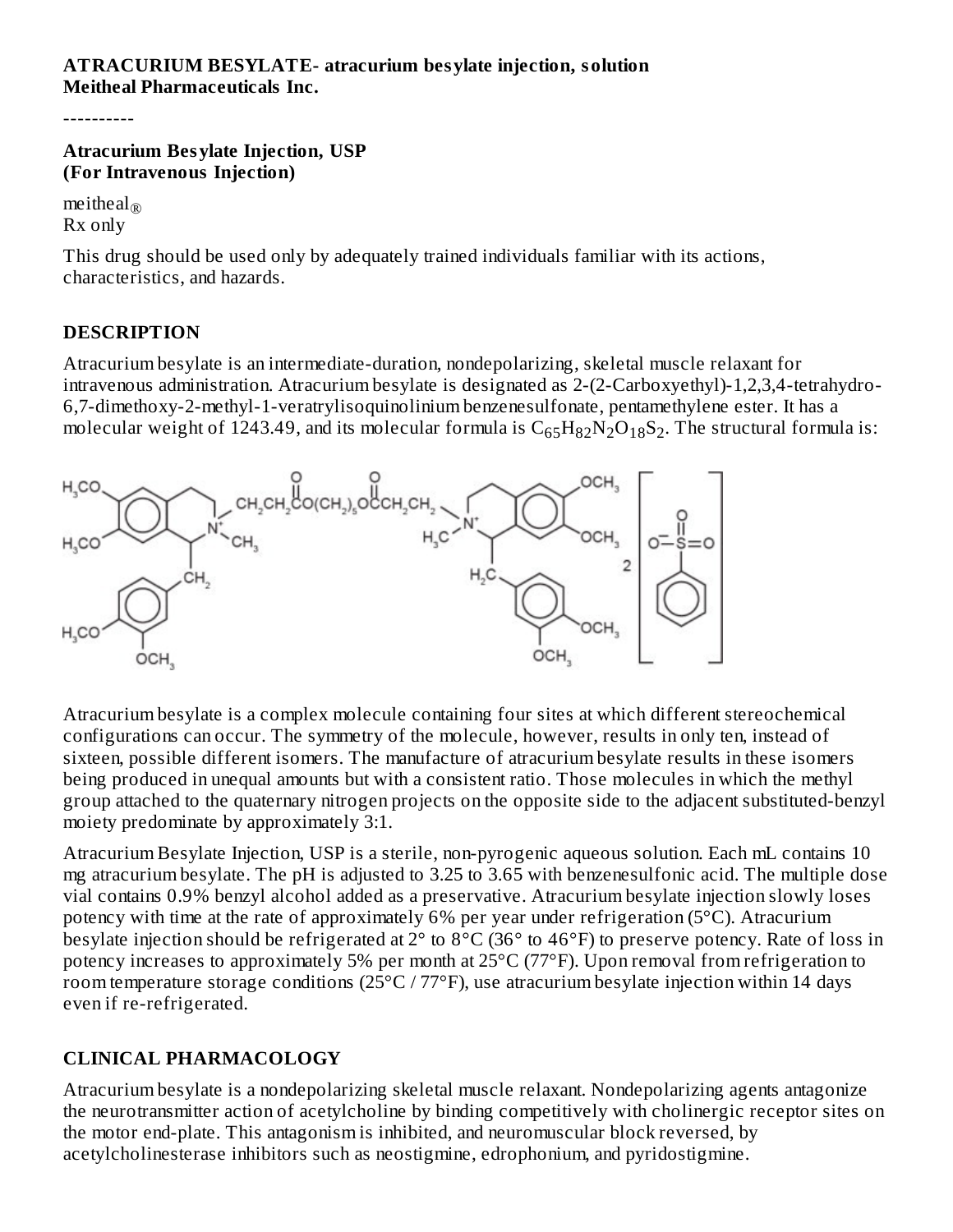Atracurium can be used most advantageously if muscle twitch response to peripheral nerve stimulation is monitored to assess degree of muscle relaxation.

The duration of neuromuscular block produced by atracurium is approximately one-third to one-half the duration of block by d-tubocurarine, metocurine, and pancuronium at initially equipotent doses. As with other nondepolarizing neuromuscular blockers, the time to onset of paralysis decreases and the duration of maximum effect increases with increasing atracurium doses.

The  $ED_{95}$  (dose required to produce 95% suppression of the muscle twitch response with balanced anesthesia) has averaged 0.23 mg/kg (0.11 to 0.26 mg/kg in various studies). An initial atracurium dose of 0.4 to 0.5 mg/kg generally produces maximum neuromuscular block within 3 to 5 minutes of injection, with good or excellent intubation conditions within 2 to 2.5 minutes in most patients. Recovery from neuromuscular block (under balanced anesthesia) can be expected to begin approximately 20 to 35 minutes after injection. Under balanced anesthesia, recovery to 25% of control is achieved approximately 35 to 45 minutes after injection, and recovery is usually 95% complete approximately 60 to 70 minutes after injection. The neuromuscular blocking action of atracurium is enhanced in the presence of potent inhalation anesthetics. Isoflurane and enflurane increase the potency of atracurium and prolong neuromuscular block by approximately 35%; however, halothane's potentiating effect (approximately 20%) is marginal (see **DOSAGE AND ADMINISTRATION**).

Repeated administration of maintenance doses of atracurium has no cumulative effect on the duration of neuromuscular block if recovery is allowed to begin prior to repeat dosing. Moreover, the time needed to recover from repeat doses does not change with additional doses. Repeat doses can therefore be administered at relatively regular intervals with predictable results. After an initial dose of 0.4 to 0.5 mg/kg under balanced anesthesia, the first maintenance dose (suggested maintenance dose is 0.08 to 0.10 mg/kg) is generally required within 20 to 45 minutes, and subsequent maintenance doses are usually required at approximately 15 to 25 minute intervals.

Once recovery from atracurium's neuromuscular blocking effects begins, it proceeds more rapidly than recovery from d-tubocurarine, metocurine, and pancuronium. Regardless of the atracurium dose, the time from start of recovery (from complete block) to complete (95%) recovery is approximately 30 minutes under balanced anesthesia, and approximately 40 minutes under halothane, enflurane or isoflurane. Repeated doses have no cumulative effect on recovery rate.

Reversal of neuromuscular block produced by atracurium can be achieved with an anticholinesterase agent such as neostigmine, edrophonium, or pyridostigmine, in conjunction with an anticholinergic agent such as atropine or glycopyrrolate. Under balanced anesthesia, reversal can usually be attempted approximately 20 to 35 minutes after an initial atracurium besylate dose of 0.4 to 0.5 mg/kg, or approximately 10 to 30 minutes after a 0.08 to 0.10 mg/kg maintenance dose, when recovery of muscle twitch has started. Complete reversal is usually attained within 8 to 10 minutes of the administration of reversing agents. Rare instances of breathing difficulties, possibly related to incomplete reversal, have been reported following attempted pharmacologic antagonism of atracurium-induced neuromuscular block. As with other agents in this class, the tendency for residual neuromuscular block is increased if reversal is attempted at deep levels of block or if inadequate doses of reversal agents are employed.

The pharmacokinetics of atracurium in humans are essentially linear within the 0.3 to 0.6 mg/kg dose range. The elimination half-life is approximately 20 minutes. THE DURATION OF NEUROMUSCULAR BLOCK PRODUCED BY ATRACURIUM BESYLATE DOES NOT CORRELATE WITH PLASMA PSEUDOCHOLINESTERASE LEVELS AND IS NOT ALTERED BY THE ABSENCE OF RENAL FUNCTION. This is consistent with the results of *in vitro* studies which have shown that atracurium is inactivated in plasma via two nonoxidative pathways: ester hydrolysis, catalyzed by nonspecific esterases; and Hofmann elimination, a nonenzymatic chemical process which occurs at physiological pH. Some placental transfer occurs in humans.

Radiolabel studies demonstrated that atracurium undergoes extensive degradation in cats, and that neither kidney nor liver plays a major role in this elimination. Biliary and urinary excretion were the major routes of excretion of radioactivity (totaling >90% of the labeled dose within 7 hours of dosing),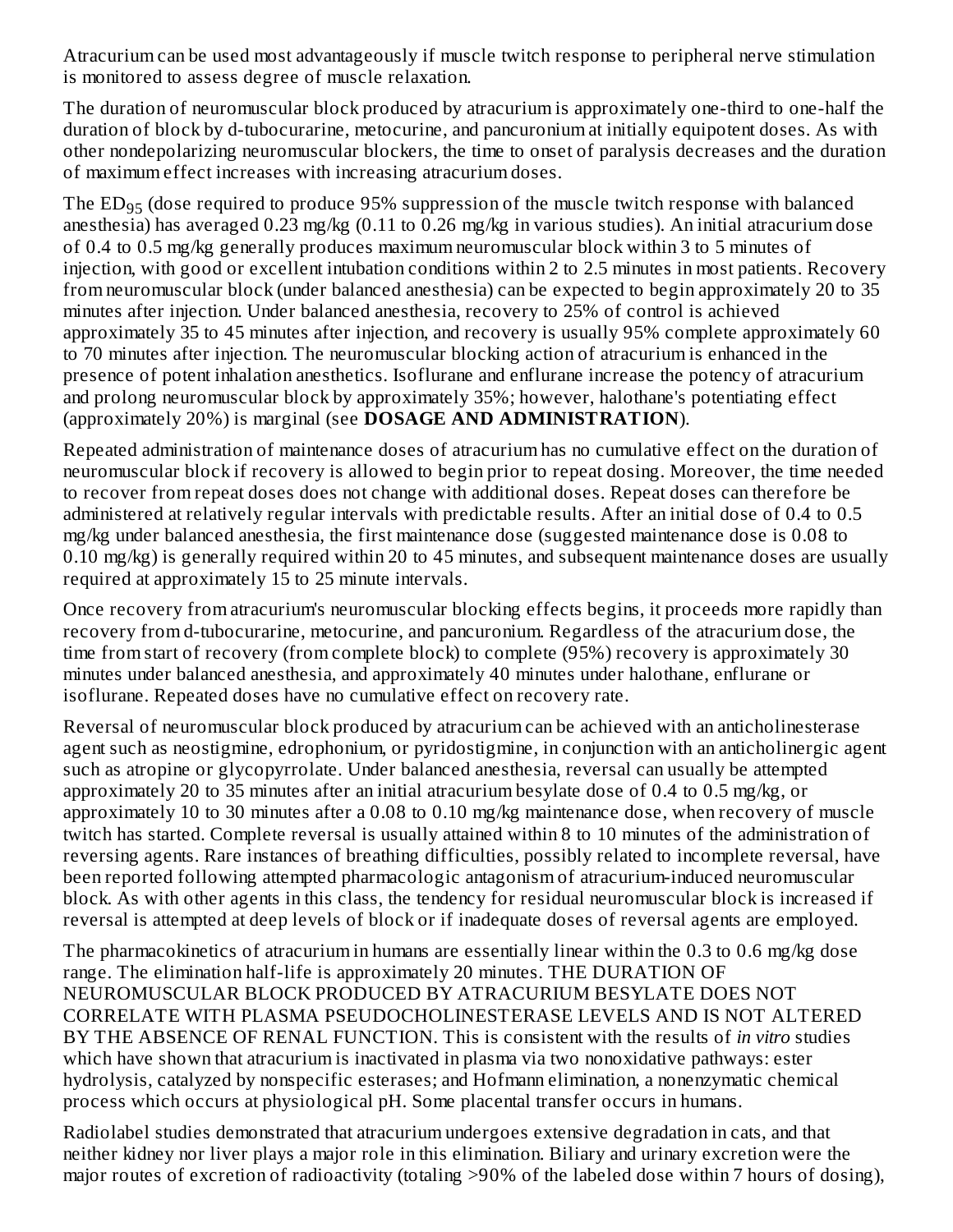of which atracurium represented only a minor fraction. The metabolites in bile and urine were similar, including products of Hofmann elimination and ester hydrolysis.

Elderly patients may have slightly altered pharmacokinetic parameters compared to younger patients, with a slightly decreased total plasma clearance which is offset by a corresponding increase in volume of distribution. The net effect is that there has been no significant difference in clinical duration and recovery from neuromuscular block observed between elderly and younger patients receiving atracurium besylate.

Atracurium is a less potent histamine releaser than d-tubocurarine or metocurine. Histamine release is minimal with initial atracurium besylate doses up to 0.5 mg/kg, and hemodynamic changes are minimal within the recommended dose range. A moderate histamine release and significant falls in blood pressure have been seen following 0.6 mg/kg of atracurium besylate. The histamine and hemodynamic responses were poorly correlated. The effects were generally short-lived and manageable, but the possibility of substantial histamine release in sensitive individuals or in patients in whom substantial histamine release would be especially hazardous (e.g., patients with significant cardiovascular disease) must be considered.

It is not known whether the prior use of other nondepolarizing neuromuscular blocking agents has any effect on the activity of atracurium. The prior use of succinylcholine decreases by approximately 2 to 3 minutes the time to maximum block induced by atracurium besylate, and may increase the depth of block. Atracurium should be administered only after a patient recovers from succinylcholine-induced neuromuscular block.

### **INDICATIONS AND USAGE**

Atracurium besylate injection is indicated, as an adjunct to general anesthesia, to facilitate endotracheal intubation and to provide skeletal muscle relaxation during surgery or mechanical ventilation.

### **CONTRAINDICATIONS**

Atracurium besylate is contraindicated in patients known to have a hypersensitivity to it. Use of atracurium besylate from multiple dose vials containing benzyl alcohol as a preservative is contraindicated in patients with a known hypersensitivity to benzyl alcohol.

### **WARNINGS**

ATRACURIUM SHOULD BE USED ONLY BY THOSE SKILLED IN AIRWAY MANAGEMENT AND RESPIRATORY SUPPORT. EQUIPMENT AND PERSONNEL MUST BE IMMEDIATELY AVAILABLE FOR ENDOTRACHEAL INTUBATION AND SUPPORT OF VENTILATION, INCLUDING ADMINISTRATION OF POSITIVE PRESSURE OXYGEN. ADEQUACY OF RESPIRATION MUST BE ASSURED THROUGH ASSISTED OR CONTROLLED VENTILATION. ANTICHOLINESTERASE REVERSAL AGENTS SHOULD BE IMMEDIATELY AVAILABLE.

DO NOT GIVE ATRACURIUM BESYLATE BY INTRAMUSCULAR ADMINISTRATION.

Atracurium has no known effect on consciousness, pain threshold, or cerebration. It should be used only with adequate anesthesia.

Atracurium besylate injection, which has an acid pH, should not be mixed with alkaline solutions (e.g., barbiturate solutions) in the same syringe or administered simultaneously during intravenous infusion through the same needle. Depending on the resultant pH of such mixtures, atracurium may be inactivated and a free acid may be precipitated.

Atracurium besylate injection 10 mL multiple dose vials contain benzyl alcohol. In neonates, benzyl alcohol has been associated with an increased incidence of neurological and other complications which are sometimes fatal. Atracurium besylate 5 mL single use vials do not contain benzyl alcohol (see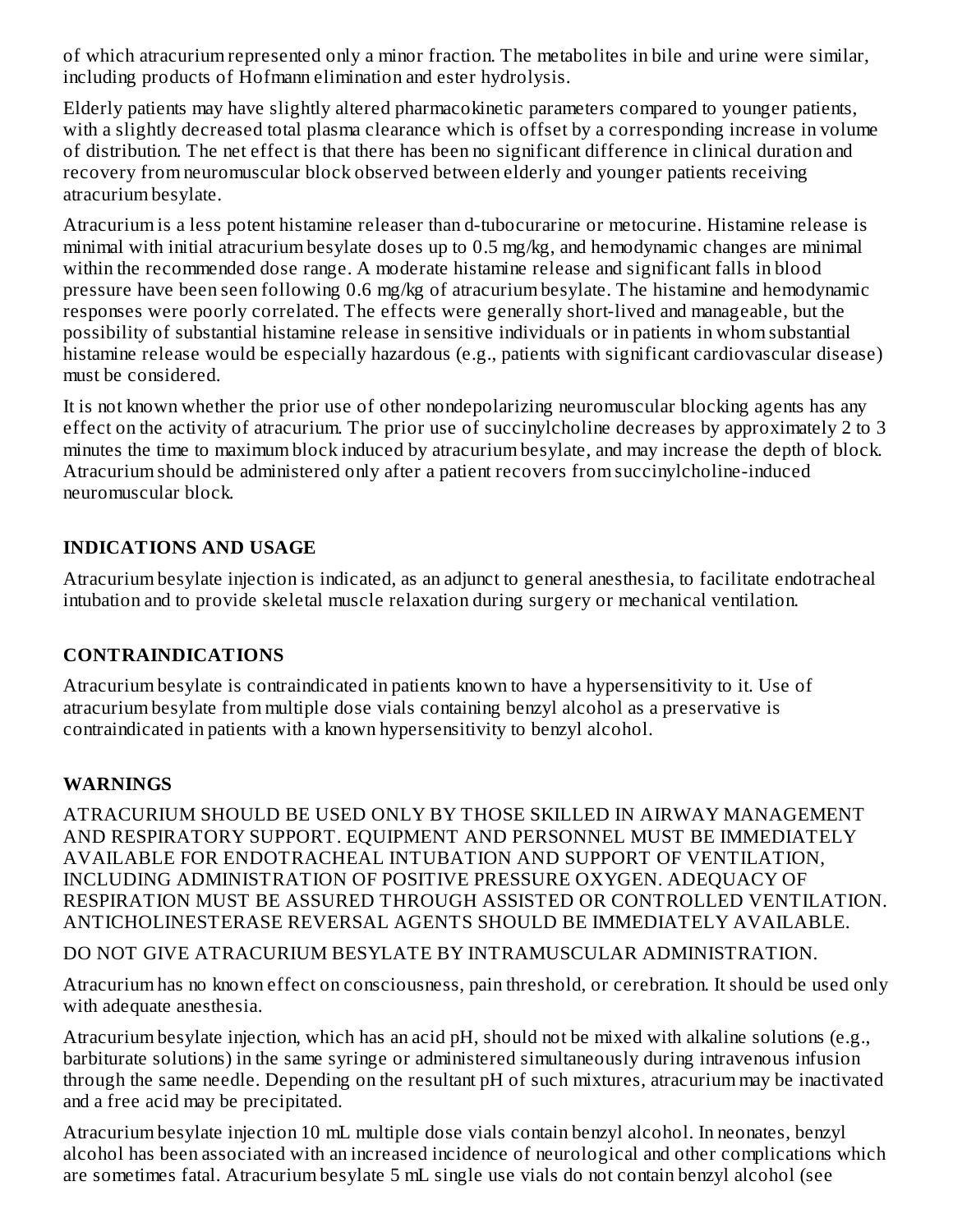### **PRECAUTIONS, Pediatric Us e**).

#### **Anaphylaxis**

Severe anaphylactic reactions to neuromuscular blocking agents, including atracurium besylate, have been reported. These reactions have in some cases been life-threatening and fatal. Due to the potential severity of these reactions, the necessary precautions, such as the immediate availability of appropriate emergency treatment, should be taken. Precautions should also be taken in those individuals who have had previous anaphylactic reactions to other neuromuscular blocking agents since cross-reactivity between neuromuscular blocking agents, both depolarizing and non-depolarizing, has been reported in this class of drugs.

#### **Risk of Death Due to Medication Errors**

Administration of atracurium besylate injection results in paralysis, which may lead to respiratory arrest and death; this progression may be more likely to occur in a patient for whom it is not intended. Confirm proper selection of intended product and avoid confusion with other injectable solutions that are present in critical care and other clinical settings. If another healthcare provider is administering the product, ensure that the intended dose is clearly labeled and communicated.

#### **PRECAUTIONS**

Since allergic cross-reactivity has been reported in this class, request information from your patients about previous anaphylactic reactions to other neuromuscular blocking agents. In addition, inform your patients that severe anaphylactic reactions to neuromuscular blocking agents, including atracurium besylate have been reported.

#### **General**

Although atracurium is a less potent histamine releaser than d-tubocurarine or metocurine, the possibility of substantial histamine release in sensitive individuals must be considered. Special caution should be exercised in administering atracurium to patients in whom substantial histamine release would be especially hazardous (e.g., patients with clinically significant cardiovascular disease) and in patients with any history (e.g., severe anaphylactoid reactions or asthma) suggesting a greater risk of histamine release. In these patients, the recommended initial atracurium besylate dose is lower (0.3 to 0.4 mg/kg) than for other patients and should be administered slowly or in divided doses over one minute.

Since atracurium has no clinically significant effects on heart rate in the recommended dosage range, it will not counteract the bradycardia produced by many anesthetic agents or vagal stimulation. As a result, bradycardia during anesthesia may be more common with atracurium than with other muscle relaxants.

Atracurium may have profound effects in patients with myasthenia gravis, Eaton-Lambert syndrome, or other neuromuscular diseases in which potentiation of nondepolarizing agents has been noted. The use of a peripheral nerve stimulator is especially important for assessing neuromuscular block in these patients. Similar precautions should be taken in patients with severe electrolyte disorders or carcinomatosis.

Multiple factors in anesthesia practice are suspected of triggering malignant hyperthermia (MH), a potentially fatal hypermetabolic state of skeletal muscle. Halogenated anesthetic agents and succinylcholine are recognized as the principal pharmacologic triggering agents in MH-susceptible patients; however, since MH can develop in the absence of established triggering agents, the clinician should be prepared to recognize and treat MH in any patient scheduled for general anesthesia. Reports of MH have been rare in cases in which atracurium has been used. In studies of MH-susceptible animals (swine) and in a clinical study of MH-susceptible patients, atracurium did not trigger this syndrome.

Resistance to nondepolarizing neuromuscular blocking agents may develop in burn patients. Increased doses of nondepolarizing muscle relaxants may be required in burn patients and are dependent on the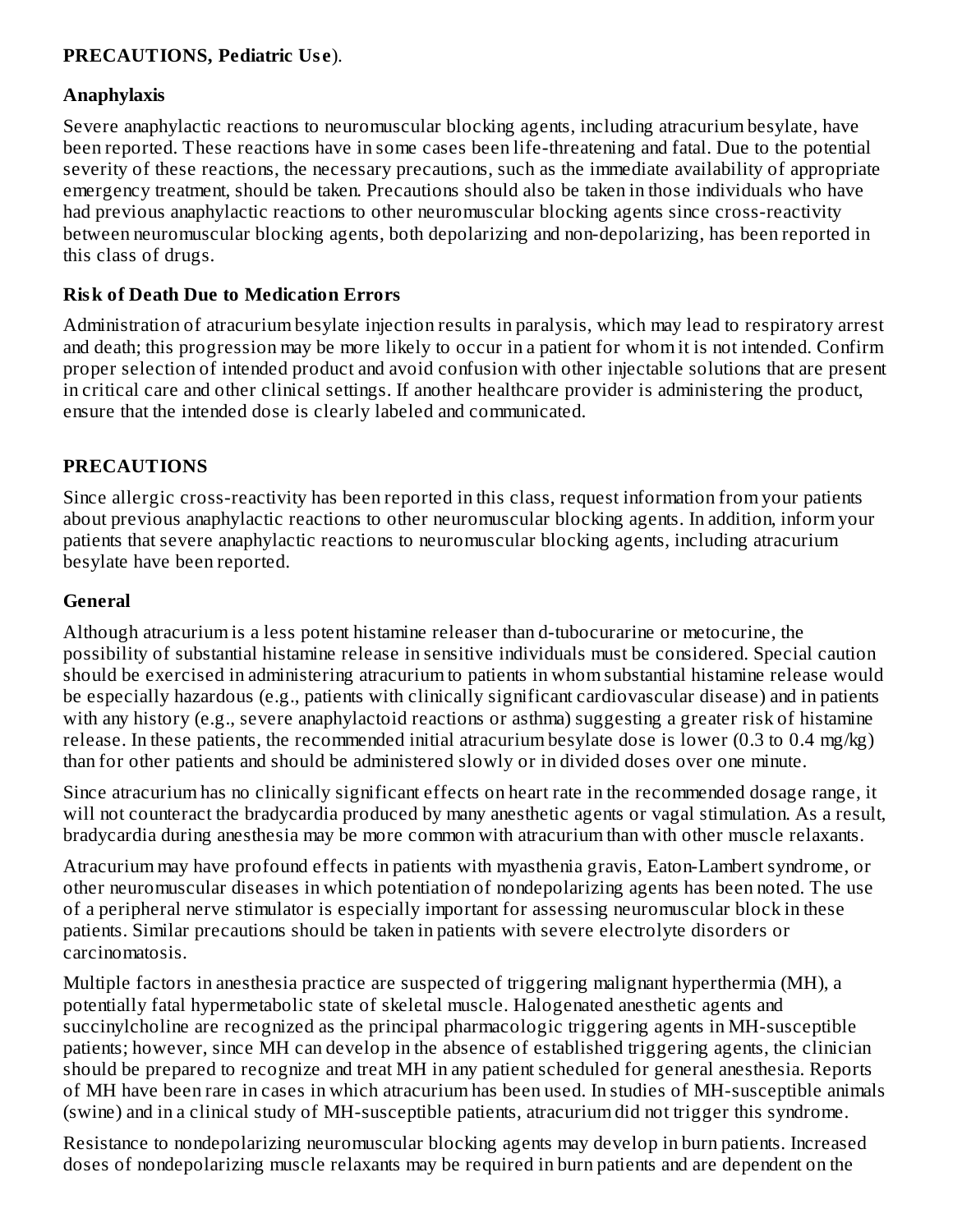time elapsed since the burn injury and the size of the burn.

The safety of atracurium has not been established in patients with bronchial asthma.

# **Long-Term Us e in Intensive Care Unit (ICU)**

When there is a need for long-term mechanical ventilation, the benefits-to-risk ratio of neuromuscular block must be considered. The long-term (1 to 10 days) infusion of atracurium besylate during mechanical ventilation in the ICU has been evaluated in several studies. Average infusion rates of 11 to 13 mcg/kg per minute (range: 4.5 to 29.5) were required to achieve adequate neuromuscular block. These data suggest that there is wide interpatient variability in dosage requirements. In addition, these studies have shown that dosage requirements may decrease or increase with time. Following discontinuation of infusion of atracurium besylate in these ICU studies, spontaneous recovery of four twitches in a train-of-four occurred in an average of approximately 30 minutes (range: 15 to 75 minutes) and spontaneous recovery to a train-of-four ratio >75% (the ratio of height of the fourth to the first twitch in a train-of-four) occurred in an average of approximately 60 minutes (range: 32 to 108 minutes).

Little information is available on the plasma levels and clinical consequences of atracurium metabolites that may accumulate during days to weeks of atracurium administration in ICU patients. Laudanosine, a major biologically active metabolite of atracurium without neuromuscular blocking activity, produces transient hypotension and, in higher doses, cerebral excitatory effects (generalized muscle twitching and seizures) when administered to several species of animals. There have been rare spontaneous reports of seizures in ICU patients who have received atracurium or other agents. These patients usually had predisposing causes (such as head trauma, cerebral edema, hypoxic encephalopathy, viral encephalitis, uremia). There are insufficient data to determine whether or not laudanosine contributes to seizures in ICU patients.

WHENEVER THE USE OF ATRACURIUM OR ANY NEUROMUSCULAR BLOCKING AGENT IS CONTEMPLATED IN THE ICU, IT IS RECOMMENDED THAT NEUROMUSCULAR TRANSMISSION BE MONITORED CONTINUOUSLY DURING ADMINISTRATION WITH THE HELP OF A NERVE STIMULATOR. ADDITIONAL DOSES OF ATRACURIUM OR ANY OTHER NEUROMUSCULAR BLOCKING AGENT SHOULD NOT BE GIVEN BEFORE THERE IS A DEFINITE RESPONSE TO T $_{\rm 1}$  OR TO THE FIRST TWITCH. IF NO RESPONSE IS ELICITED, INFUSION ADMINISTRATION SHOULD BE DISCONTINUED UNTIL A RESPONSE RETURNS.

Hemofiltration has a minimal effect on plasma levels of atracurium and its metabolites, including laudanosine. The effects of hemodialysis and hemoperfusion on plasma levels of atracurium and its metabolites are unknown.

# **Drug Interactions**

Drugs which may enhance the neuromuscular blocking action of atracurium include: enflurane; isoflurane; halothane; certain antibiotics, especially the aminoglycosides and polymyxins; lithium; magnesium salts; procainamide; and quinidine.

If other muscle relaxants are used during the same procedure, the possibility of a synergistic or antagonist effect should be considered.

The prior administration of succinylcholine does not enhance the duration, but quickens the onset and may increase the depth, of neuromuscular block induced by atracurium besylate. Atracurium should not be administered until a patient has recovered from succinylcholine-induced neuromuscular block.

# **Carcinogenesis, Mutagenesis, Impairment of Fertility**

Carcinogenesis and fertility studies have not been performed. Atracurium was evaluated in a battery of three short-term mutagenicity tests. It was non-mutagenic in both the Ames Salmonella assay at concentrations up to 1000 mcg/plate, and in a rat bone marrow cytogenicity assay at up to paralyzing doses. A positive response was observed in the mouse lymphoma assay under conditions (80 and 100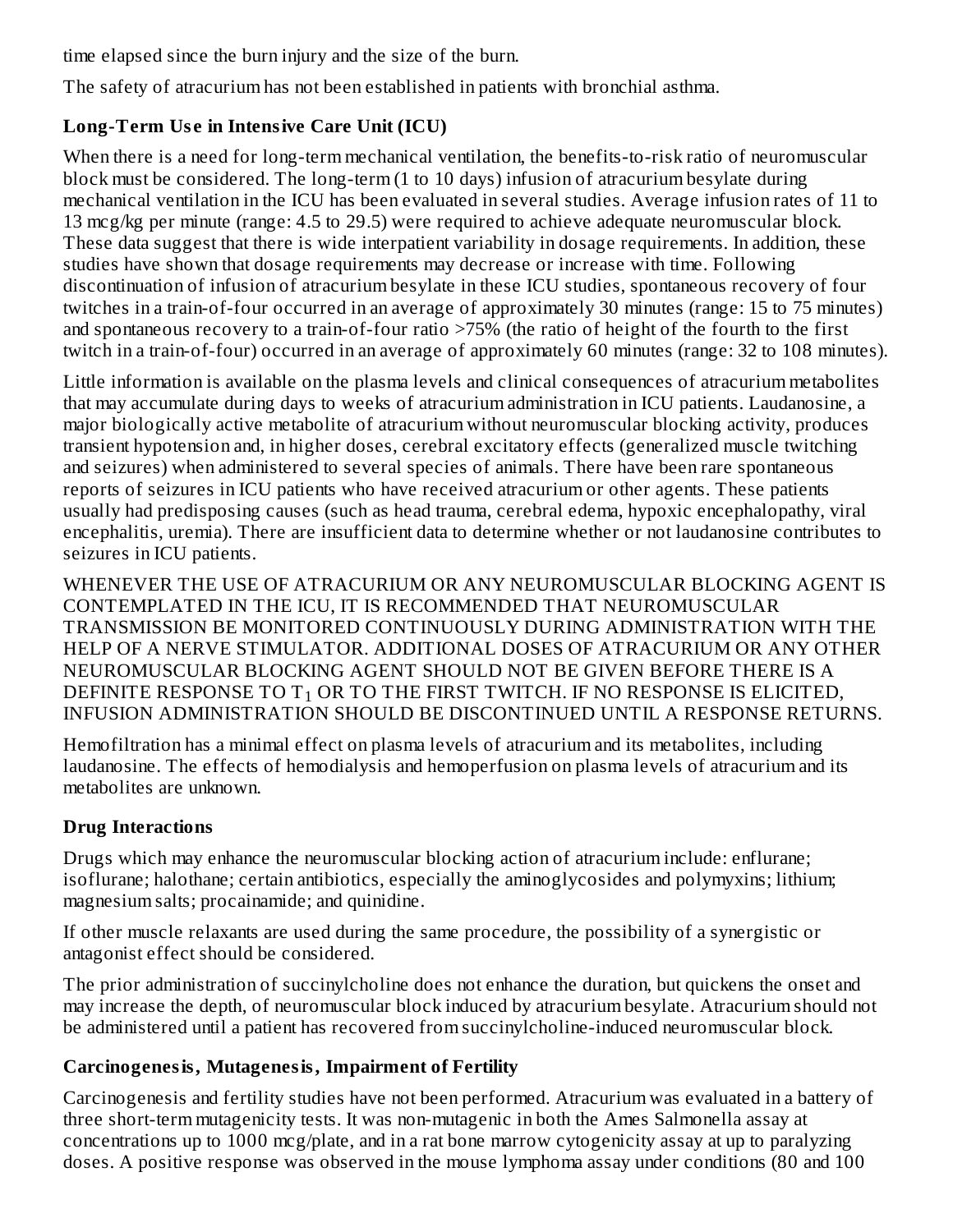mcg/mL, in the absence of metabolic activation) which killed over 80% of the treated cells; there was no mutagenicity at 60 mcg/mL and lower, concentrations which killed up to half of the treated cells. A far weaker response was observed in the presence of metabolic activation at concentrations (1200 mcg/mL and higher) which also killed over 80% of the treated cells.

Mutagenicity testing is intended to simulate chronic (years to lifetime) exposure in an effort to determine potential carcinogenicity. Thus, a single positive mutagenicity response for a drug used infrequently and/or briefly is of questionable clinical relevance.

## **Pregnancy**

Teratogenic Effects: Pregnancy Category C

Atracurium besylate has been shown to be potentially teratogenic in rabbits when given in doses up to approximately one-half the human dose. There are no adequate and well-controlled studies in pregnant women. Atracurium should be used during pregnancy only if the potential benefit justifies the potential risk to the fetus.

Atracurium besylate was administered subcutaneously on days 6 through 18 of gestation to nonventilated Dutch rabbits. Treatment groups were given either 0.15 mg/kg once daily or 0.10 mg/kg twice daily. Lethal respiratory distress occurred in two 0.15 mg/kg animals and in one 0.10 mg/kg animal, with transient respiratory distress or other evidence of neuromuscular block occurring in 10 of 19 and in 4 of 20 of the 0.15 mg/kg and 0.10 mg/kg animals, respectively. There was an increased incidence of certain spontaneously occurring visceral and skeletal anomalies or variations in one or both treated groups when compared to non-treated controls. The percentage of male fetuses was lower (41% vs. 51%) and the post-implantation losses were increased (15% vs. 8%) in the group given 0.15 mg/kg once daily when compared to the controls; the mean numbers of implants (6.5 vs. 4.4) and normal live fetuses (5.4 vs. 3.8) were greater in this group when compared to the control group.

### **Labor and Delivery**

It is not known whether muscle relaxants administered during vaginal delivery have immediate or delayed adverse effects on the fetus or increase the likelihood that resuscitation of the newborn will be necessary. The possibility that forceps delivery will be necessary may increase.

Atracurium besylate (0.3 mg/kg) has been administered to 26 pregnant women during delivery by cesarean section. No harmful effects were attributable to atracurium in any of the neonates, although small amounts of atracurium were shown to cross the placental barrier. The possibility of respiratory depression in the neonate should always be considered following cesarean section during which a neuromuscular blocking agent has been administered. In patients receiving magnesium sulfate, the reversal of neuromuscular block may be unsatisfactory and the dose of atracurium besylate should be lowered as indicated.

### **Nursing Mothers**

It is not known whether this drug is excreted in human milk. Because many drugs are excreted in human milk, caution should be exercised when atracurium besylate is administered to a nursing woman.

### **Pediatric Us e**

Safety and effectiveness in pediatric patients below the age of 1 month have not been established.

# **Geriatric Us e**

Since marketing in 1983, uncontrolled clinical experience and limited data from controlled trials have not identified differences in effectiveness, safety, or dosage requirements between healthy elderly and younger patients (see **CLINICAL PHARMACOLOGY**); however, as with other neuromuscular blocking agents, the use of a peripheral nerve stimulator to monitor neuromuscular function is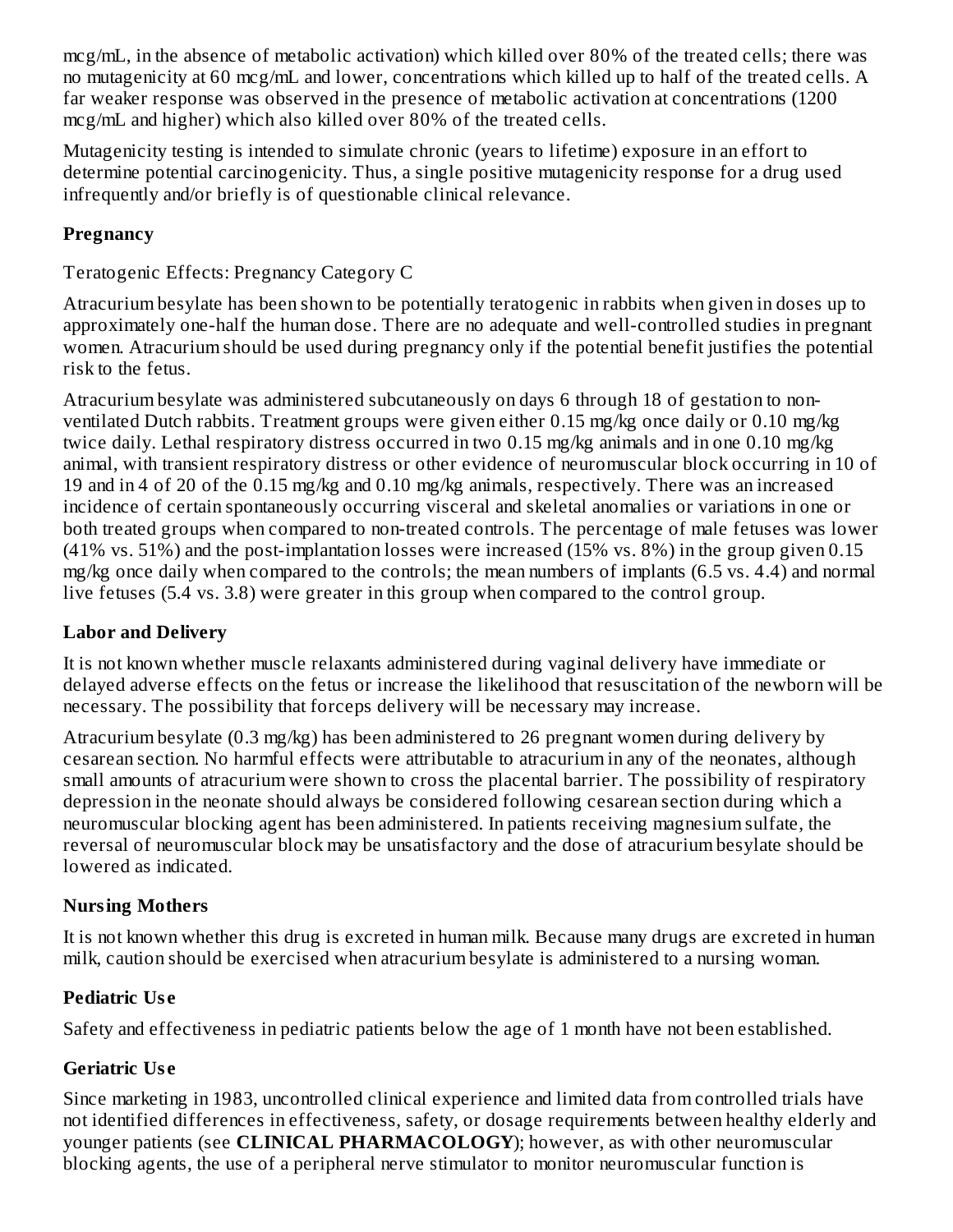## **ADVERSE REACTIONS**

### **Obs erved in Controlled Clinical Studies**

Atracurium was well tolerated and produced few adverse reactions during extensive clinical trials. Most adverse reactions were suggestive of histamine release. In studies including 875 patients, atracurium was discontinued in only one patient (who required treatment for bronchial secretions) and six other patients required treatment for adverse reactions attributable to atracurium (wheezing in one, hypotension in five). Of the five patients who required treatment for hypotension, three had a history of significant cardiovascular disease. The overall incidence rate for clinically important adverse reactions, therefore, was 7/875 or 0.8%.

Table 1 includes all adverse reactions reported attributable to atracurium during clinical trials with 875 patients.

| <b>Adverse Reaction</b>       | <b>Initial Atracurium Dose (mg/kg)</b> |                |             |             |  |  |  |
|-------------------------------|----------------------------------------|----------------|-------------|-------------|--|--|--|
|                               | $0.00 - 0.30$                          | $0.31 - 0.50*$ | $\geq 0.60$ | Total       |  |  |  |
|                               | $(n = 485)$                            | $(n = 366)$    | $(n = 24)$  | $(n = 875)$ |  |  |  |
| Skin Flush                    | 1.0%                                   | 8.7%           | 29.2%       | 5.0%        |  |  |  |
| Erythema                      | 0.6%                                   | 0.5%           | $0\%$       | 0.6%        |  |  |  |
| Itching                       | 0.4%                                   | $0\%$          | 0%          | 0.2%        |  |  |  |
| Wheezing/Bronchial Secretions | 0.2%                                   | 0.3%           | 0%          | 0.2%        |  |  |  |
| <b>Hives</b>                  | 0.2%                                   | 0%             | $0\%$       | 0.1%        |  |  |  |

#### **Table 1: Percent of Patients Reporting Advers e Reactions**

\* Includes the recommended initial dosage range for most patients.

Most adverse reactions were of little clinical significance unless they were associated with significant hemodynamic changes. Table 2 summarizes the incidences of substantial vital sign changes noted during atracurium clinical trials with 530 patients, without cardiovascular disease, in whom these parameters were assessed.

| Table 2: Percent of Patients Showing >30% Vital Sign Changes Following Administration of |                   |  |
|------------------------------------------------------------------------------------------|-------------------|--|
|                                                                                          | <b>Atracurium</b> |  |

| <b>Vital Sign Change</b> | <b>Initial Atracurium Dose (mg/kg)</b> |                |             |             |  |  |  |  |
|--------------------------|----------------------------------------|----------------|-------------|-------------|--|--|--|--|
|                          | $0.00 - 0.30$                          | $0.31 - 0.50*$ | $\geq 0.60$ | Total       |  |  |  |  |
|                          | $(n = 365)$                            | $(n = 144)$    | $(n = 21)$  | $(n = 530)$ |  |  |  |  |
| Mean Arterial Pressure   |                                        |                |             |             |  |  |  |  |
| Increase                 | 1.9%                                   | 2.8%           | 0%          | 2.1%        |  |  |  |  |
| Decrease                 | 1.1%                                   | 2.1%           | 14.3%       | 1.9%        |  |  |  |  |
| <b>Heart Rate</b>        |                                        |                |             |             |  |  |  |  |
| Increase                 | 1.6%                                   | 2.8%           | 4.8%        | 2.1%        |  |  |  |  |
| Decrease                 | 0.8%                                   | $0\%$          | 0%          | 0.6%        |  |  |  |  |

\* Includes the recommended initial dosage range for most patients.

### **Obs erved in Clinical Practice**

Based on initial clinical practice experience in approximately 3 million patients who received atracurium in the U.S. and in the United Kingdom, spontaneously reported adverse reactions were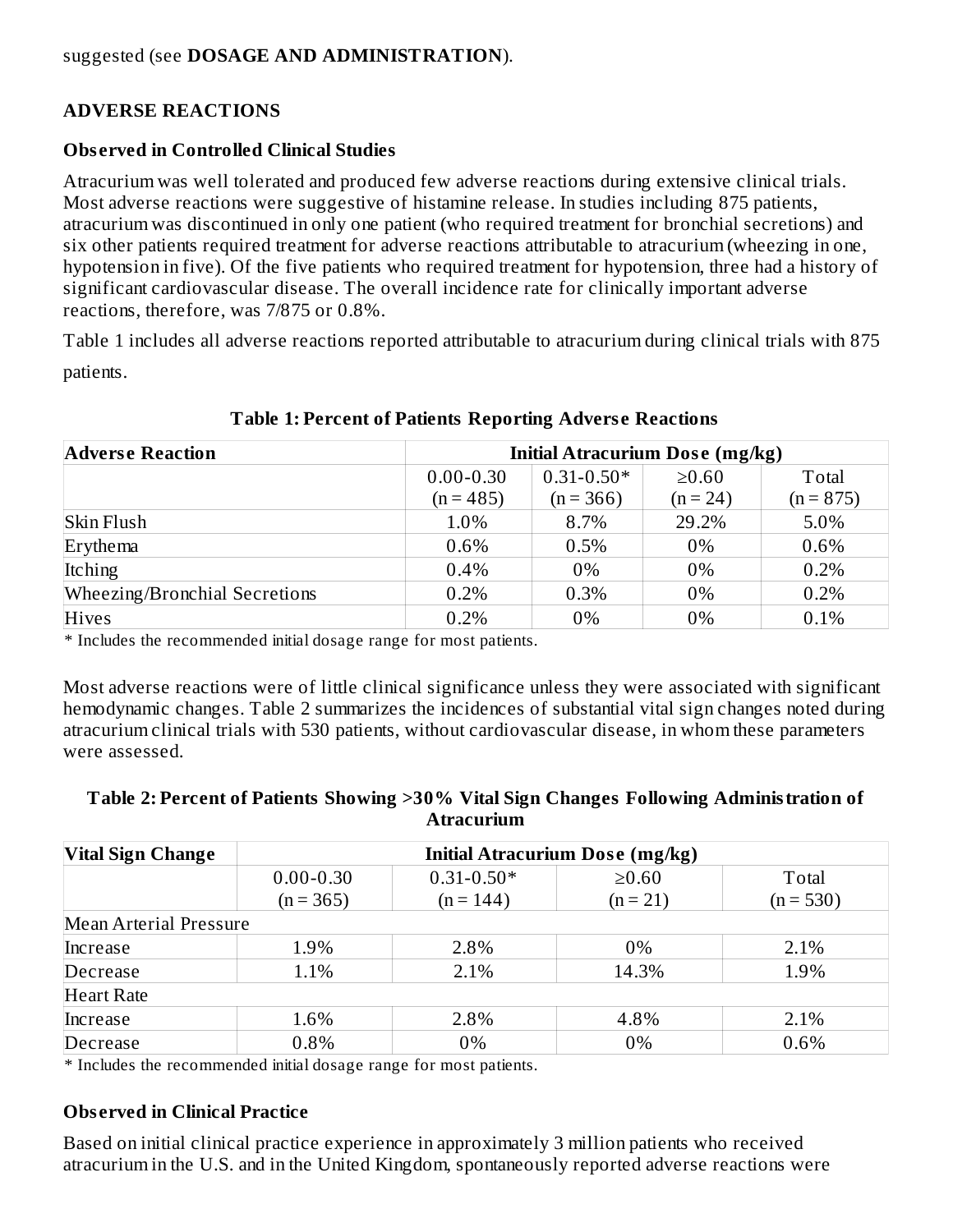uncommon (approximately 0.01% to 0.02%). The following adverse reactions are among the most frequently reported, but there are insufficient data to support an estimate of their incidence:

*General:* Allergic reactions (anaphylactic or anaphylactoid responses) which, in rare instances, were severe (e.g., cardiac arrest)

*Musculoskeletal:* Inadequate block, prolonged block

*Cardiovascular:* Hypotension, vasodilatation (flushing), tachycardia, bradycardia

*Respiratory:* Dyspnea, bronchospasm, laryngospasm

*Integumentary:* Rash, urticaria, reaction at injection site

There have been rare spontaneous reports of seizures in ICU patients following long-term infusion of atracurium to support mechanical ventilation. There are insufficient data to define the contribution, if any, of atracurium and/or its metabolite laudanosine (see **PRECAUTIONS, Long-Term Us e in Intensive Care Unit (ICU)**).

There have been post-marketing reports of severe allergic reactions (anaphylactic and anaphylactoid reactions) associated with use of neuromuscular blocking agents, including atracurium besylate. These reactions, in some cases, have been life-threatening and fatal. Because these reactions were reported voluntarily from a population of uncertain size, it is not possible to reliably estimate their frequency (see **WARNINGS** and **PRECAUTIONS**).

#### **To report SUSPECTED ADVERSE REACTIONS, contact Meitheal Pharmaceuticals Inc. at 1- 844-824-8426 or FDA at 1-800-FDA-1088 or www.fda.gov/medwatch.**

# **OVERDOSAGE**

There has been limited experience with overdosage of atracurium besylate. The possibility of iatrogenic overdosage can be minimized by carefully monitoring muscle twitch response to peripheral nerve stimulation. Excessive doses of atracurium can be expected to produce enhanced pharmacological effects. Overdosage may increase the risk of histamine release and cardiovascular effects, especially hypotension. If cardiovascular support is necessary, this should include proper positioning, fluid administration, and the use of vasopressor agents if necessary. The patient's airway should be assured, with manual or mechanical ventilation maintained as necessary. A longer duration of neuromuscular block may result from overdosage and a peripheral nerve stimulator should be used to monitor recovery. Recovery may be facilitated by administration of an anticholinesterase reversing agent such as neostigmine, edrophonium, or pyridostigmine, in conjunction with an anticholinergic agent such as atropine or glycopyrrolate. The appropriate package inserts should be consulted for prescribing information.

Three pediatric patients (3 weeks, 4 and 5 months of age) unintentionally received doses of 0.8 mg/kg to 1 mg/kg of atracurium besylate. The time to 25% recovery (50 to 55 minutes) following these doses, which were 5 to 6 times the  $ED_{95}$  dose, was moderately longer than the corresponding time observed following doses 2 to 2.5 times the atracurium  $ED_{95}$  dose in infants (22 to 36 minutes). Cardiovascular changes were minimal. Nonetheless the possibility of cardiovascular changes must be considered in the case of overdose.

An adult patient (17 years of age) unintentionally received an initial dose of 1.3 mg/kg of atracurium besylate. The time from injection to 25% recovery (83 minutes) was approximately twice that observed following maximum recommended doses in adults (35 to 45 minutes). The patient experienced moderate hemodynamic changes (13% increase in mean arterial pressure and 27% increase in heart rate) which persisted for 40 minutes and did not require treatment.

The intravenous  $\mathrm{LD}_{50}$ s determined in non-ventilated male and female albino mice and male Wistar rats were 1.9, 2.01 and 1.31 mg/kg, respectively. Deaths occurred within 2 minutes and were caused by respiratory paralysis. The subcutaneous  $\mathrm{LD}_{50}$  determined in non-ventilated male Wistar rats was 282.8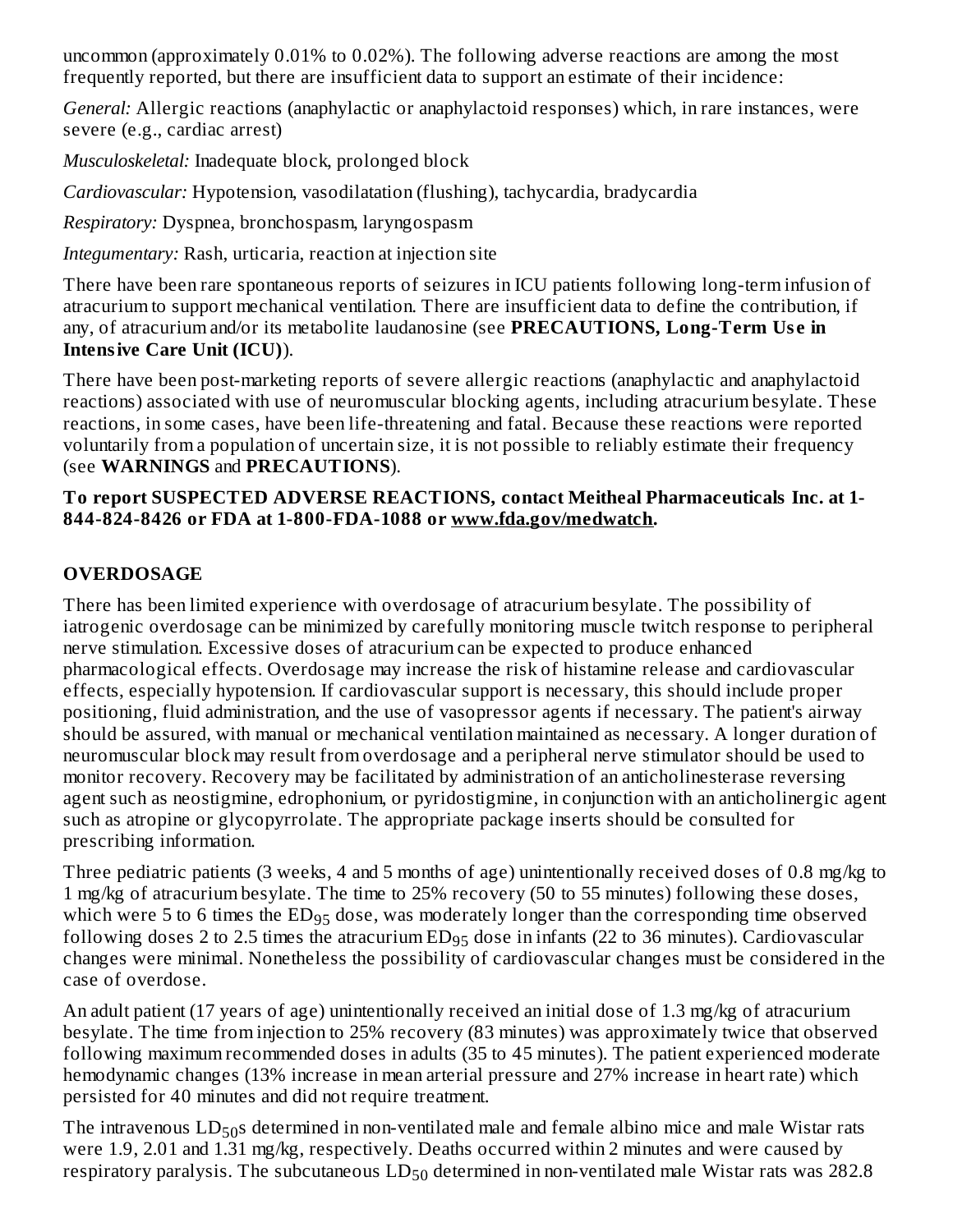mg/kg. Tremors, ptosis, loss of reflexes and respiratory failure preceded death which occurred 45 to 120 minutes after injection.  $\overline{a}$ 

## **DOSAGE AND ADMINISTRATION**

To avoid distress to the patient, atracurium should not be administered before unconsciousness has been induced. Atracurium should not be mixed in the same syringe, or administered simultaneously through the same needle, with alkaline solutions (e.g., barbiturate solutions).

Atracurium besylate should be administered intravenously. DO NOT GIVE ATRACURIUM BESYLATE BY INTRAMUSCULAR ADMINISTRATION. Intramuscular administration of atracurium besylate may result in tissue irritation and there are no clinical data to support this route of administration.

As with other neuromuscular blocking agents, the use of a peripheral nerve stimulator will permit the most advantageous use of atracurium besylate, minimizing the possibility of overdosage or underdosage, and assist in the evaluation of recovery.

### **Bolus Dos es for Intubation and Maintenance of Neuromus cular Block**

**Adults** 

An atracurium besylate dose of 0.4 to 0.5 mg/kg (1.7 to 2.2 times the  $\mathrm{ED_{95}}$ ), given as an intravenous bolus injection, is the recommended initial dose for most patients. With this dose, good or excellent conditions for nonemergency intubation can be expected in 2 to 2.5 minutes in most patients, with maximum neuromuscular block achieved approximately 3 to 5 minutes after injection. Clinically required neuromuscular block generally lasts 20 to 35 minutes under balanced anesthesia. Under balanced anesthesia, recovery to 25% of control is achieved approximately 35 to 45 minutes after injection, and recovery is usually 95% complete approximately 60 minutes after injection.

Atracurium is potentiated by isoflurane or enflurane anesthesia. The same initial atracurium besylate dose of 0.4 to 0.5 mg/kg may be used for intubation prior to administration of these inhalation agents; however, if atracurium is first administered under steady-state of isoflurane or enflurane, the initial atracurium besylate dose should be reduced by approximately one-third, i.e., to 0.25 to 0.35 mg/kg, to adjust for the potentiating effects of these anesthetic agents. With halothane, which has only a marginal (approximately 20%) potentiating effect on atracurium, smaller dosage reductions may be considered.

Atracurium besylate doses of 0.08 to 0.10 mg/kg are recommended for maintenance of neuromuscular block during prolonged surgical procedures. The first maintenance dose will generally be required 20 to 45 minutes after the initial atracurium besylate injection, but the need for maintenance doses should be determined by clinical criteria. Because atracurium lacks cumulative effects, maintenance doses may be administered at relatively regular intervals for each patient, ranging approximately from 15 to 25 minutes under balanced anesthesia, slightly longer under isoflurane or enflurane. Higher atracurium doses (up to 0.2 mg/kg) permit maintenance dosing at longer intervals.

### Pediatric Patients

No atracurium dosage adjustments are required for pediatric patients two years of age or older. An atracurium besylate dose of 0.3 to 0.4 mg/kg is recommended as the initial dose for infants (1 month to 2 years of age) under halothane anesthesia. Maintenance doses may be required with slightly greater frequency in infants and children than in adults.

# Special Considerations

An initial atracurium besylate dose of 0.3 to 0.4 mg/kg, given slowly or in divided doses over one minute, is recommended for adults, children, or infants with significant cardiovascular disease and for adults, children, or infants with any history (e.g., severe anaphylactoid reactions or asthma) suggesting a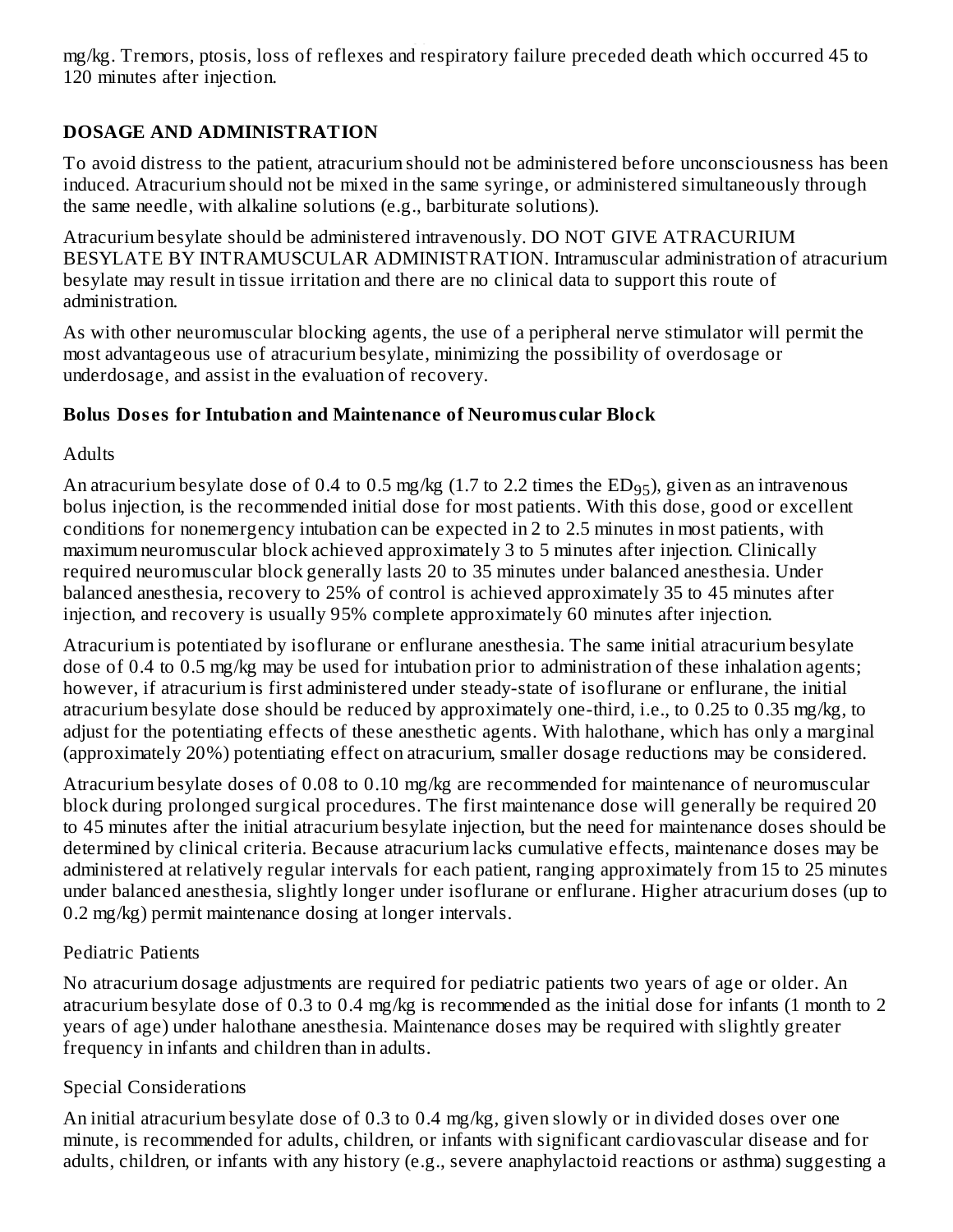greater risk of histamine release.

Dosage reductions must be considered also in patients with neuromuscular disease, severe electrolyte disorders, or carcinomatosis in which potentiation of neuromuscular block or difficulties with reversal have been demonstrated. There has been no clinical experience with atracurium in these patients, and no specific dosage adjustments can be recommended. No atracurium dosage adjustments are required for patients with renal disease.

An initial atracurium besylate dose of 0.3 to 0.4 mg/kg is recommended for adults following the use of succinylcholine for intubation under balanced anesthesia. Further reductions may be desirable with the use of potent inhalation anesthetics. The patient should be permitted to recover from the effects of succinylcholine prior to atracurium administration. Insufficient data are available for recommendation of a specific initial atracurium dose for administration following the use of succinylcholine in children and infants.

### **Us e by Continuous Infusion**

### Infusion in the Operating Room (OR)

After administration of a recommended initial bolus dose of atracurium besylate injection (0.3 to 0.5 mg/kg), a diluted solution of atracurium besylate can be administered by continuous infusion to adults and pediatric patients aged 2 or more years for maintenance of neuromuscular block during extended surgical procedures.

Infusion of atracurium should be individualized for each patient. The rate of administration should be adjusted according to the patient's response as determined by peripheral nerve stimulation. Accurate dosing is best achieved using a precision infusion device.

Infusion of atracurium should be initiated only after early evidence of spontaneous recovery from the bolus dose. An initial infusion rate of 9 to 10 mcg/kg/min may be required to rapidly counteract the spontaneous recovery of neuromuscular function. Thereafter, a rate of 5 to 9 mcg/kg/min should be adequate to maintain continuous neuromuscular block in the range of 89% to 99% in most pediatric and adult patients under balanced anesthesia. Occasional patients may require infusion rates as low as 2 mcg/kg/min or as high as 15 mcg/kg/min.

The neuromuscular blocking effect of atracurium administered by infusion is potentiated by enflurane or isoflurane and, to a lesser extent, by halothane. Reduction in the infusion rate of atracurium should, therefore, be considered for patients receiving inhalation anesthesia. The rate of atracurium infusion should be reduced by approximately one-third in the presence of steady-state enflurane or isoflurane anesthesia; smaller reductions should be considered in the presence of halothane.

In patients undergoing cardiopulmonary bypass with induced hypothermia, the rate of infusion of atracurium required to maintain adequate surgical relaxation during hypothermia (25° to 28°C) has been shown to be approximately half the rate required during normothermia.

Spontaneous recovery from neuromuscular block following discontinuation of atracurium infusion may be expected to proceed at a rate comparable to that following administration of a single bolus dose.

Infusion in the Intensive Care Unit (ICU)

The principles for infusion of atracurium in the OR are also applicable to use in the ICU.

An infusion rate of 11 to 13 mcg/kg/min (range: 4.5 to 29.5) should provide adequate neuromuscular block in adult patients in an ICU. Limited information suggests that infusion rates required for pediatric patients in the ICU may be higher than in adult patients. There may be wide interpatient variability in dosage requirements and these requirements may increase or decrease with time (see **PRECAUTIONS, Long-Term Us e in Intensive Care Unit (ICU)**). Following recovery from neuromuscular block, readministration of a bolus dose may be necessary to quickly re-establish neuromuscular block prior to reinstitution of the infusion.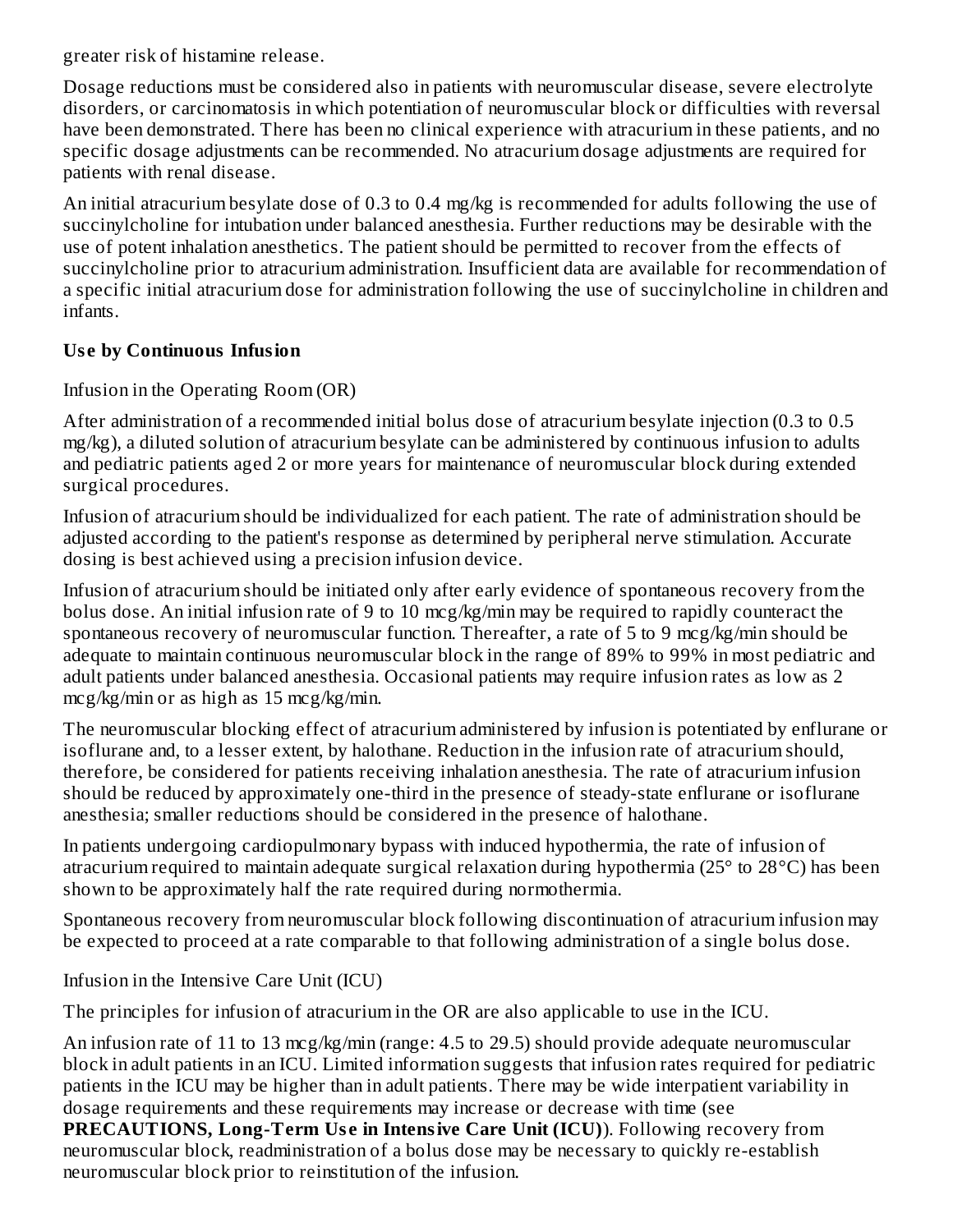#### **Infusion Rate Tables**

The amount of infusion solution required per minute will depend upon the concentration of atracurium in the infusion solution, the desired dose of atracurium, and the patient's weight. The following tables provide guidelines for delivery, in mL/hr (equivalent to microdrops/min when 60 microdrops = 1 mL), of atracurium solutions in concentrations of 0.2 mg/mL (20 mg in 100 mL) or 0.5 mg/mL (50 mg in 100 mL) with an infusion pump or a gravity flow device.

| Patient |     | Drug Delivery Rate (mcg/kg/min) |     |     |                                       |     |     |     |     |
|---------|-----|---------------------------------|-----|-----|---------------------------------------|-----|-----|-----|-----|
| Weight  | 5   | 6                               | 7   | 8   | 9                                     | 10  | 11  | 12  | 13  |
| (kg)    |     |                                 |     |     | <b>Infusion Delivery Rate (mL/hr)</b> |     |     |     |     |
| 30      | 45  | 54                              | 63  | 72  | 81                                    | 90  | 99  | 108 | 117 |
| 35      | 53  | 63                              | 74  | 84  | 95                                    | 105 | 116 | 126 | 137 |
| 40      | 60  | 72                              | 84  | 96  | 108                                   | 120 | 132 | 144 | 156 |
| 45      | 68  | 81                              | 95  | 108 | 122                                   | 135 | 149 | 162 | 176 |
| 50      | 75  | 90                              | 105 | 120 | 135                                   | 150 | 165 | 180 | 195 |
| 55      | 83  | 99                              | 116 | 132 | 149                                   | 165 | 182 | 198 | 215 |
| 60      | 90  | 108                             | 126 | 144 | 162                                   | 180 | 198 | 216 | 234 |
| 65      | 98  | 117                             | 137 | 156 | 176                                   | 195 | 215 | 234 | 254 |
| 70      | 105 | 126                             | 147 | 168 | 189                                   | 210 | 231 | 252 | 273 |
| 75      | 113 | 135                             | 158 | 180 | 203                                   | 225 | 248 | 270 | 293 |
| 80      | 120 | 144                             | 168 | 192 | 216                                   | 240 | 264 | 288 | 312 |
| 90      | 135 | 162                             | 189 | 216 | 243                                   | 270 | 297 | 324 | 351 |
| 100     | 150 | 180                             | 210 | 240 | 270                                   | 300 | 330 | 360 | 390 |

**Table 3: Atracurium Besylate Infusion Rates for a Concentration of 0.2 mg/mL**

#### **Table 4: Atracurium Besylate Infusion Rates for a Concentration of 0.5 mg/mL**

| Patient |    | <b>Drug Delivery Rate (mcg/kg/min)</b> |    |    |     |     |     |     |     |  |
|---------|----|----------------------------------------|----|----|-----|-----|-----|-----|-----|--|
| Weight  | 5  | 6                                      | 7  | 8  | 9   | 10  | 11  | 12  | 13  |  |
| (kg)    |    | <b>Infusion Delivery Rate (mL/hr)</b>  |    |    |     |     |     |     |     |  |
| 30      | 18 | 22                                     | 25 | 29 | 32  | 36  | 40  | 43  | 47  |  |
| 35      | 21 | 25                                     | 29 | 34 | 38  | 42  | 46  | 50  | 55  |  |
| 40      | 24 | 29                                     | 34 | 38 | 43  | 48  | 53  | 58  | 62  |  |
| 45      | 27 | 32                                     | 38 | 43 | 49  | 54  | 59  | 65  | 70  |  |
| 50      | 30 | 36                                     | 42 | 48 | 54  | 60  | 66  | 72  | 78  |  |
| 55      | 33 | 40                                     | 46 | 53 | 59  | 66  | 73  | 79  | 86  |  |
| 60      | 36 | 43                                     | 50 | 58 | 65  | 72  | 79  | 86  | 94  |  |
| 65      | 39 | 47                                     | 55 | 62 | 70  | 78  | 86  | 94  | 101 |  |
| 70      | 42 | 50                                     | 59 | 67 | 76  | 84  | 92  | 101 | 109 |  |
| 75      | 45 | 54                                     | 63 | 72 | 81  | 90  | 99  | 108 | 117 |  |
| 80      | 48 | 58                                     | 67 | 77 | 86  | 96  | 106 | 115 | 125 |  |
| 90      | 54 | 65                                     | 76 | 86 | 97  | 108 | 119 | 130 | 140 |  |
| 100     | 60 | 72                                     | 84 | 96 | 108 | 120 | 132 | 144 | 156 |  |

#### **Compatibility and Admixtures**

Atracurium besylate infusion solutions may be prepared by admixing atracurium besylate injection with an appropriate diluent such as 5% Dextrose Injection, 0.9% Sodium Chloride Injection, or 5% Dextrose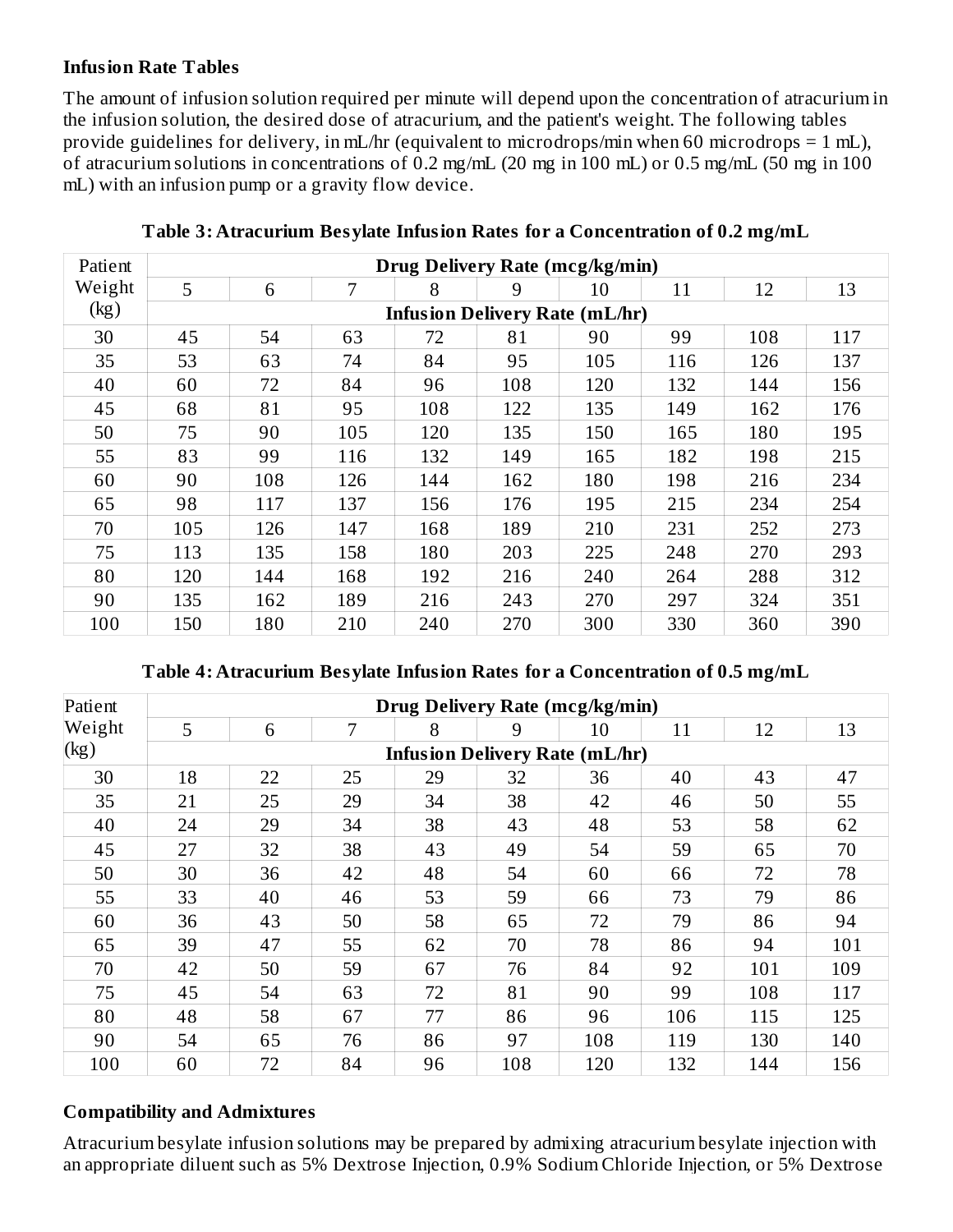and 0.9% Sodium Chloride Injection. Infusion solutions should be used within 24 hours of preparation. Unused solutions should be discarded. Solutions containing 0.2 mg/mL or 0.5 mg/mL atracurium besylate in the above diluents may be stored either under refrigeration or at room temperature for 24 hours without significant loss of potency. Care should be taken during admixture to prevent inadvertent contamination. Visually inspect prior to administration.

Spontaneous degradation of atracurium besylate has been demonstrated to occur more rapidly in Lactated Ringer's solution than in 0.9% sodium chloride solution. Therefore, it is recommended that Lactated Ringer's Injection not be used as a diluent in preparing solutions of atracurium besylate injection for infusion.

Parenteral drug products should be inspected visually for particulate matter and discoloration prior to administration, whenever solution and container permit.

Risk of Medication Errors

Accidental administration of neuromuscular blocking agents may be fatal. Store atracurium besylate injection with the cap and ferrule intact and in a manner that minimizes the possibility of selecting the wrong product.

### **HOW SUPPLIED**

Atracurium Besylate Injection, USP is supplied as follows:

| <b>NDC</b> | Atracurium Besylate Injection, USP (10 mg per mL) Package Factor |                     |
|------------|------------------------------------------------------------------|---------------------|
|            | 71288-701-05 50 mg per 5 mL Single-Dose Vial                     | 10 vials per carton |

| <b>NDC</b> | Atracurium Besylate Injection, USP (10 mg per mL) Package Factor |                     |
|------------|------------------------------------------------------------------|---------------------|
|            | 71288-702-10 100 mg per 10 mL Multi-Dose Vial                    | 10 vials per carton |
|            | (contains benzyl alcohol – see <b>WARNINGS</b> )                 |                     |

#### **Storage Conditions**

#### **Store between 2° and 8°C (36° and 46°F) to pres erve potency.**

Upon removal from refrigeration to room temperature storage conditions (25°C/77°F), use Atracurium

Besylate Injection within 14 days even if re-refrigerated.

**Protect from light.** Retain in carton until time of use. **Do not freeze.**

#### **Sterile, Nonpyrogenic. The container closure is not made with natural rubber latex.**

meitheal $_\circledR$ Mfd. for Meitheal Pharmaceuticals Chicago, IL 60631 (USA) Made in China ©2018 Meitheal Pharmaceuticals Inc.

Revised: July 2018

#### **Principal Display Panel – Atracurium Besylate Injection, USP 50 mg Vial Label**

NDC 71288-**701**-06

Rx only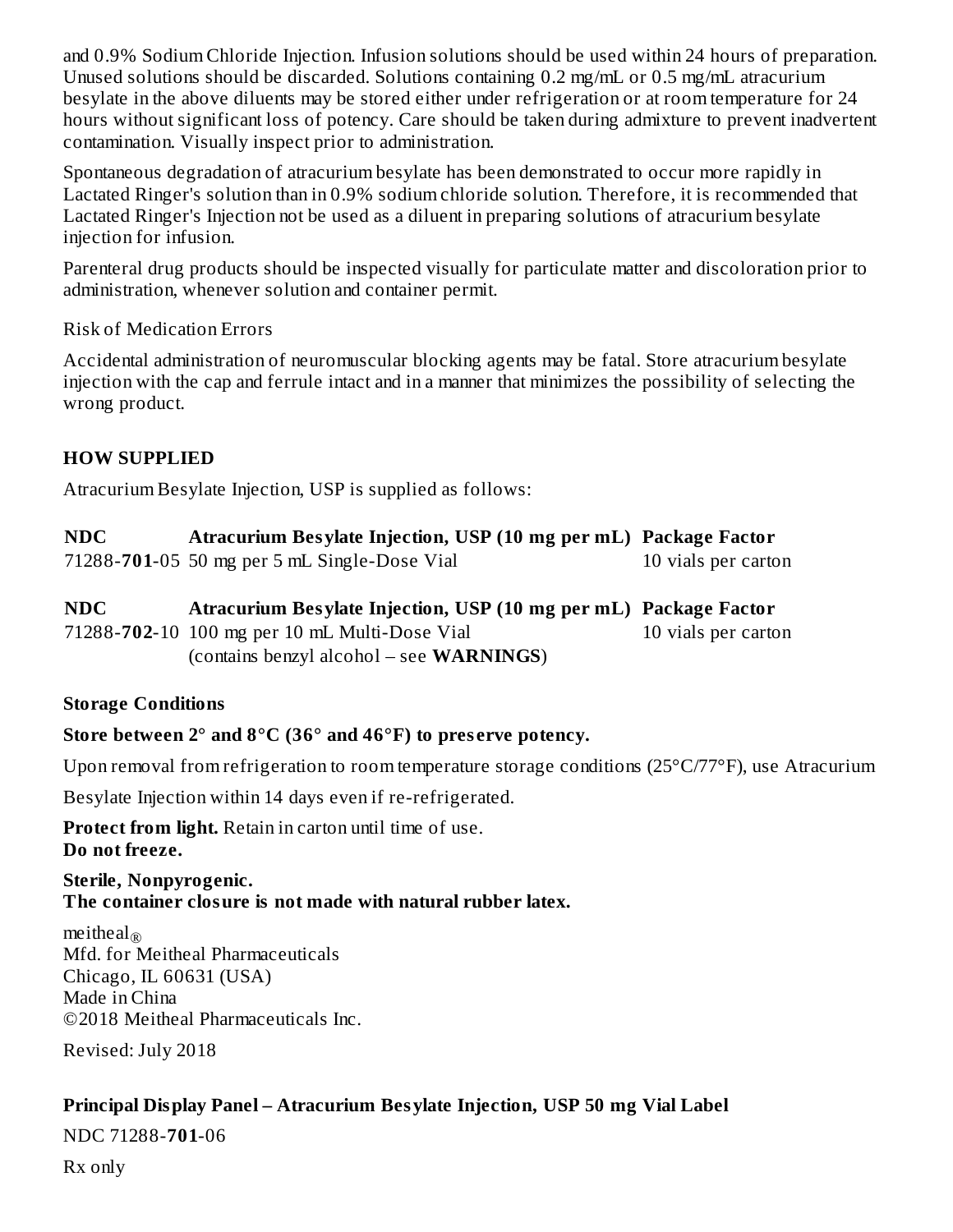Atracurium Besylate Injection, USP

**50 mg per 5 mL**

(10 mg per mL)

# **WARNING: Paralyzing Agent**

5 mL Single-Dose Vial

For Intravenous Injection



# **Principal Display Panel – Atracurium Besylate Injection, USP 50 mg Carton**

NDC 71288-**701**-05

10 x 5 mL Single-Dose Vials

Atracurium Besylate Injection, USP

### **50 mg per 5 mL**

(10 mg per mL)

## **WARNING: Paralyzing Agent**

Rx only

For Intravenous Injection

### **WARNING: Paralyzing Agent. Caus es Respiratory Arrest.**

**Facilities must be immediately available for artificial respiration.**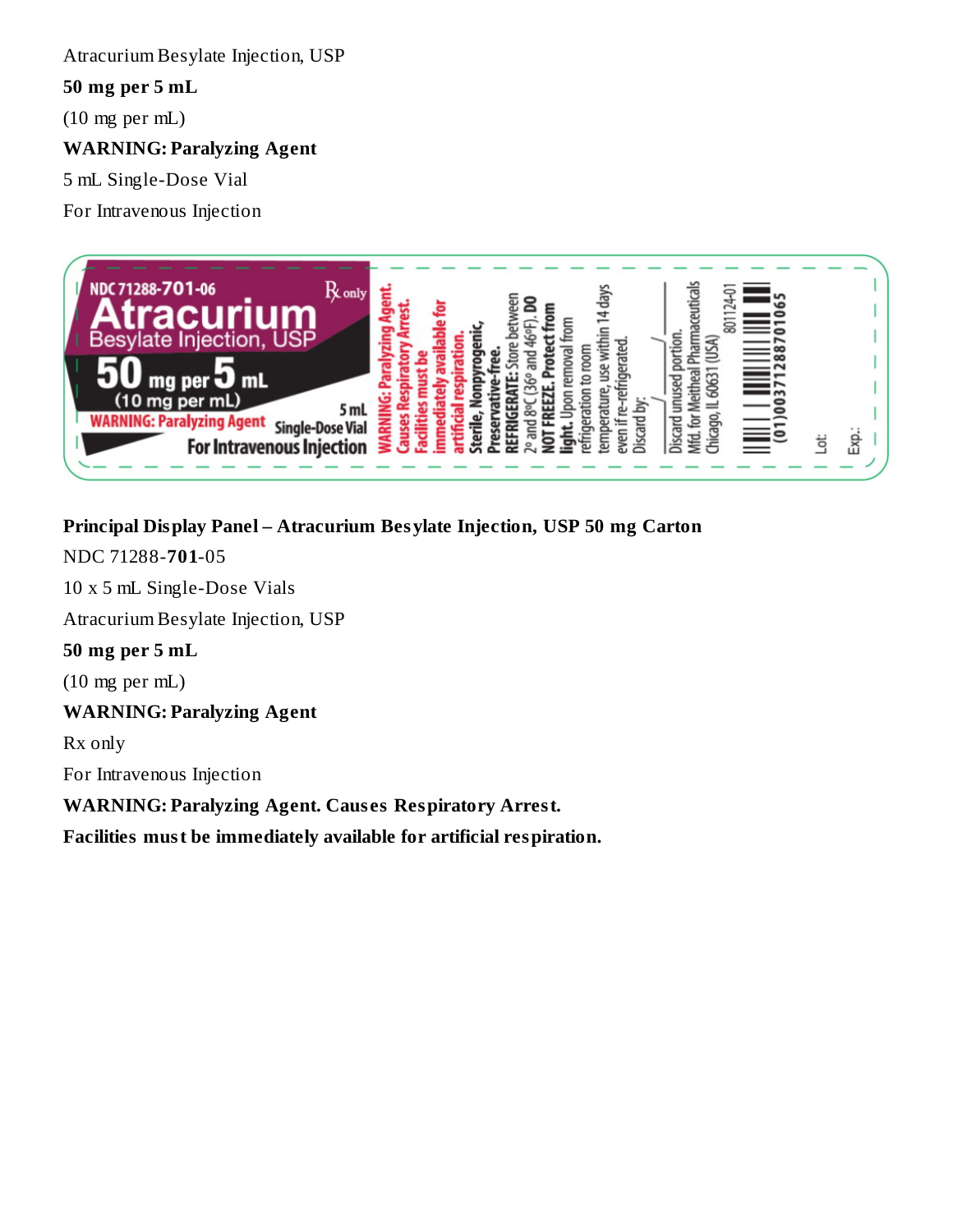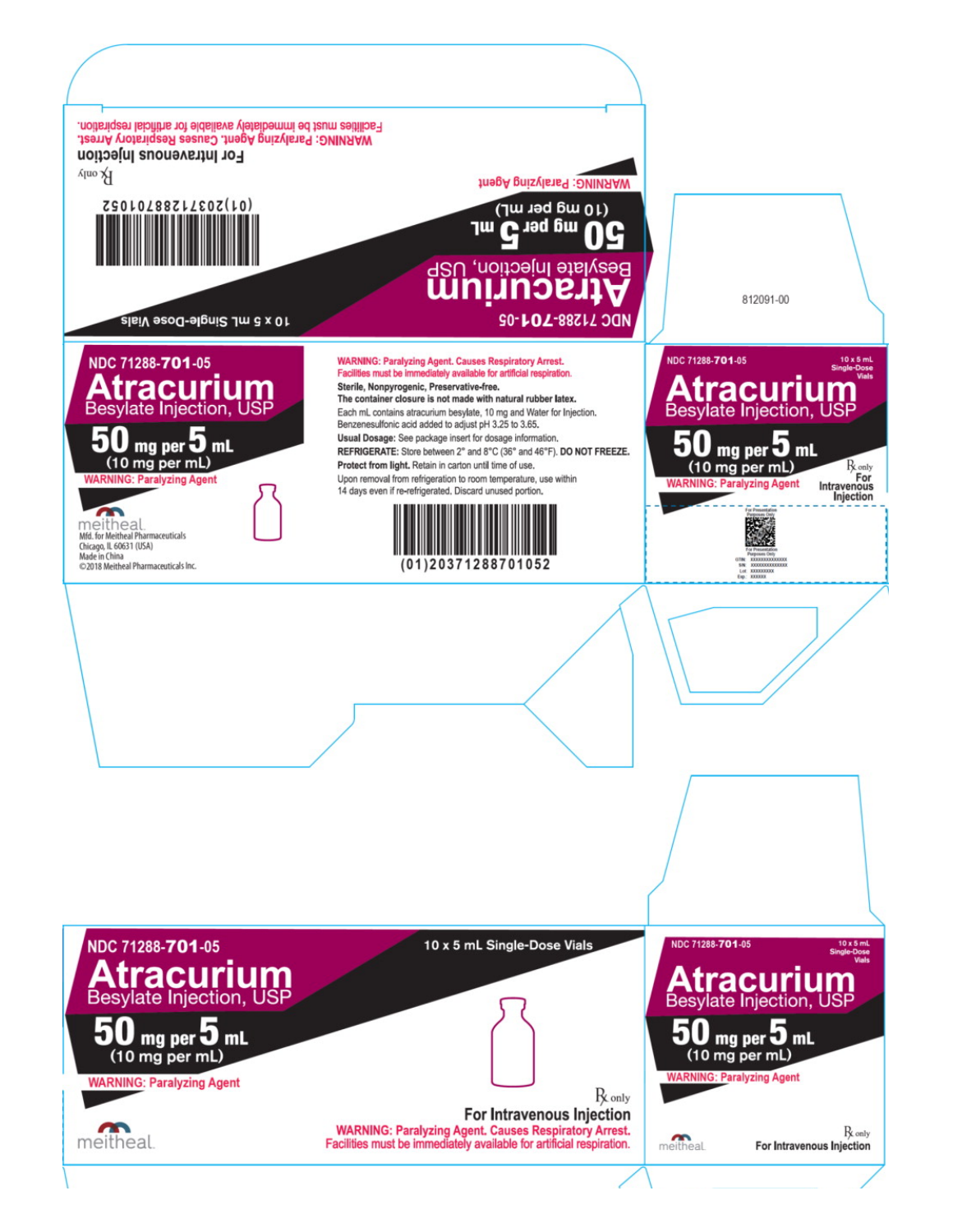

#### **Principal Display Panel - Atracurium Besylate Injection, USP 100 mg Vial Label**

NDC 71288-**702**-11

Rx only

Atracurium Besylate Injection, USP

#### **100 mg per 10 mL**

(10 mg per mL)

**WARNING: Paralyzing Agent**

10 mL Multi-Dose Vial

For Intravenous Injection



## **Principal Display Panel – Atracurium Besylate Injection, USP 100 mg Carton**

NDC 71288-**702**-10

10 x 10 mL Multi-Dose Vials

Atracurium Besylate Injection, USP

### **100 mg per 10 mL**

(10 mg per mL)

### **WARNING: Paralyzing Agent**

Rx only

For Intravenous Injection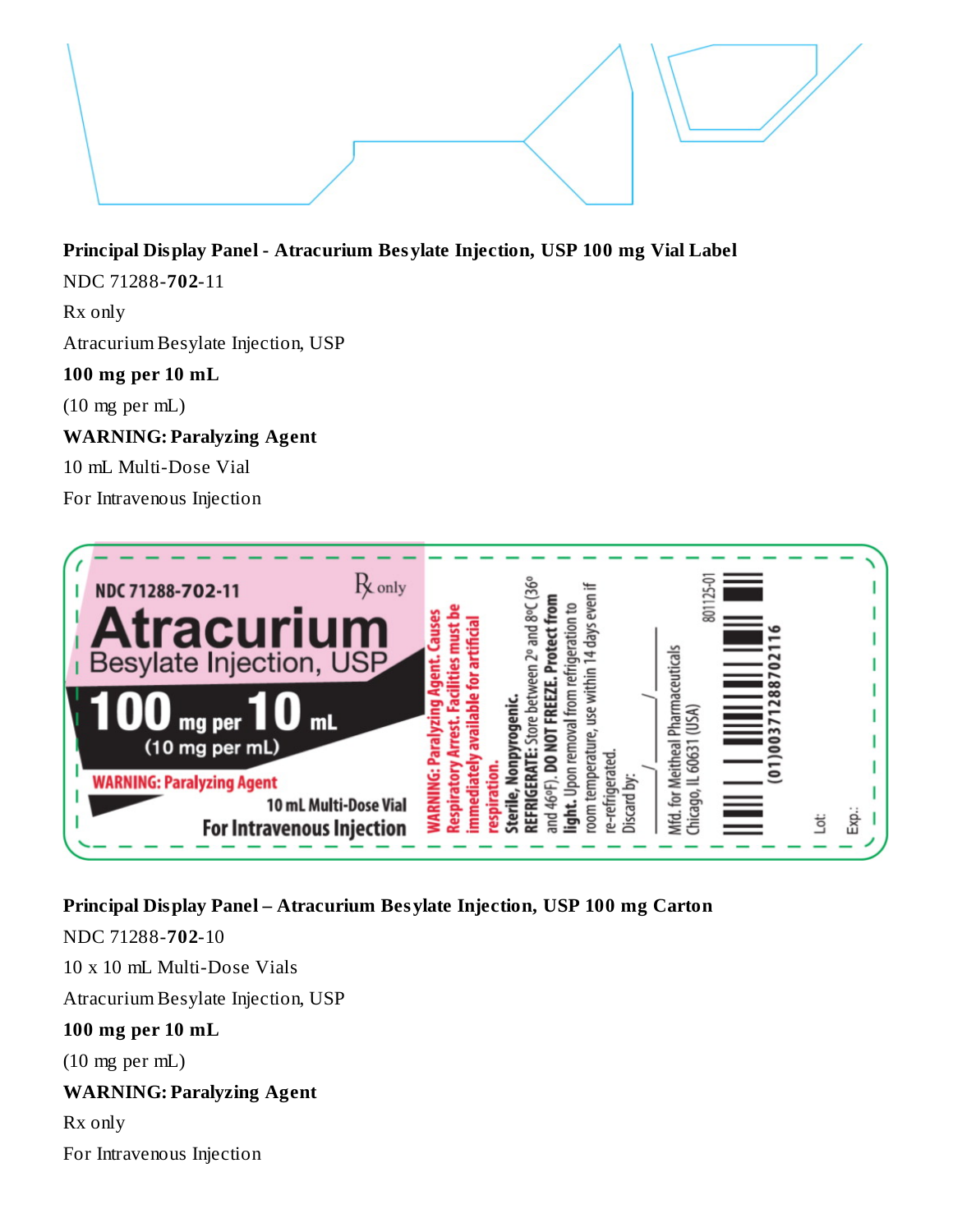**WARNING: Paralyzing Agent. Caus es Respiratory Arrest. Facilities must be immediately available for artificial respiration.**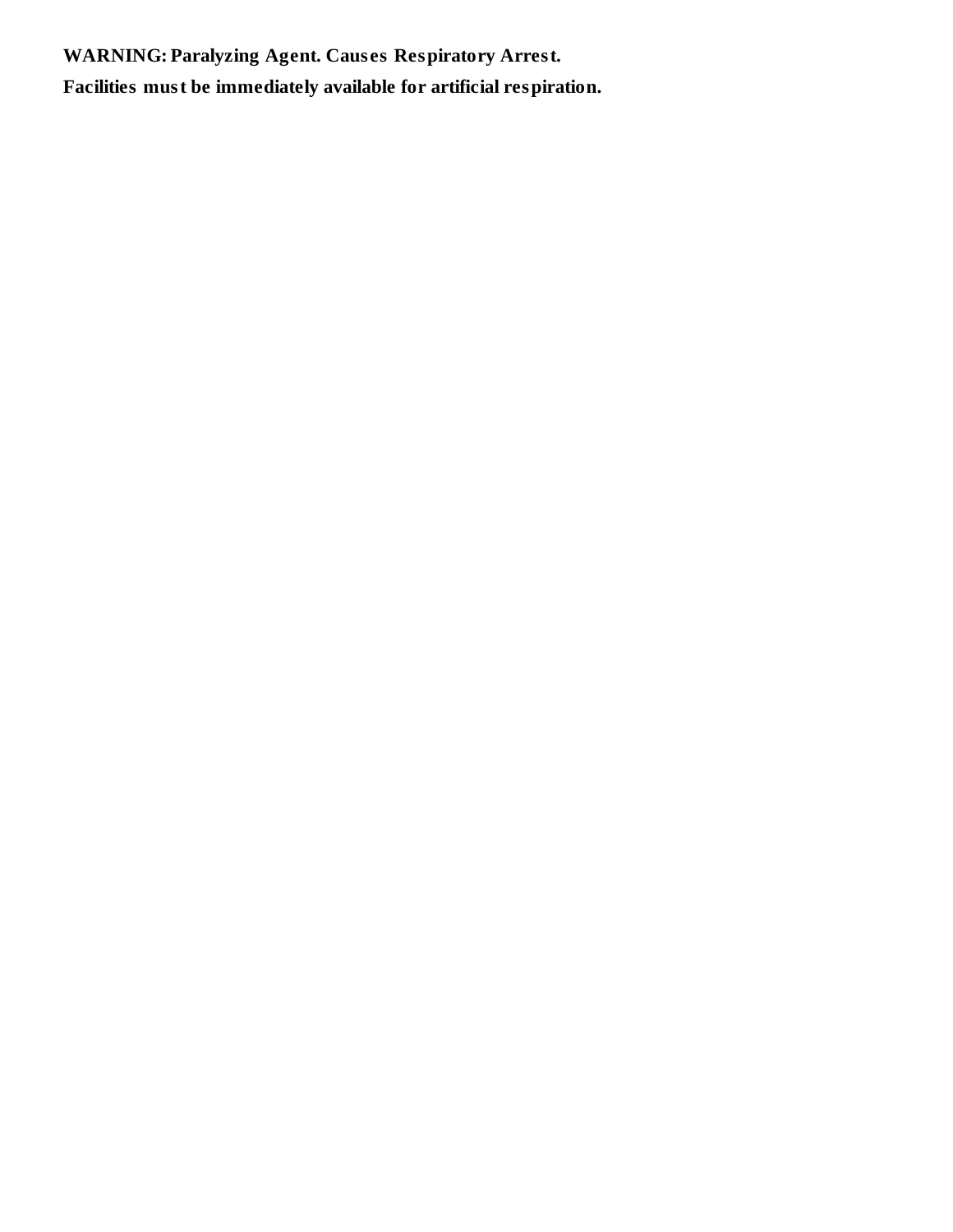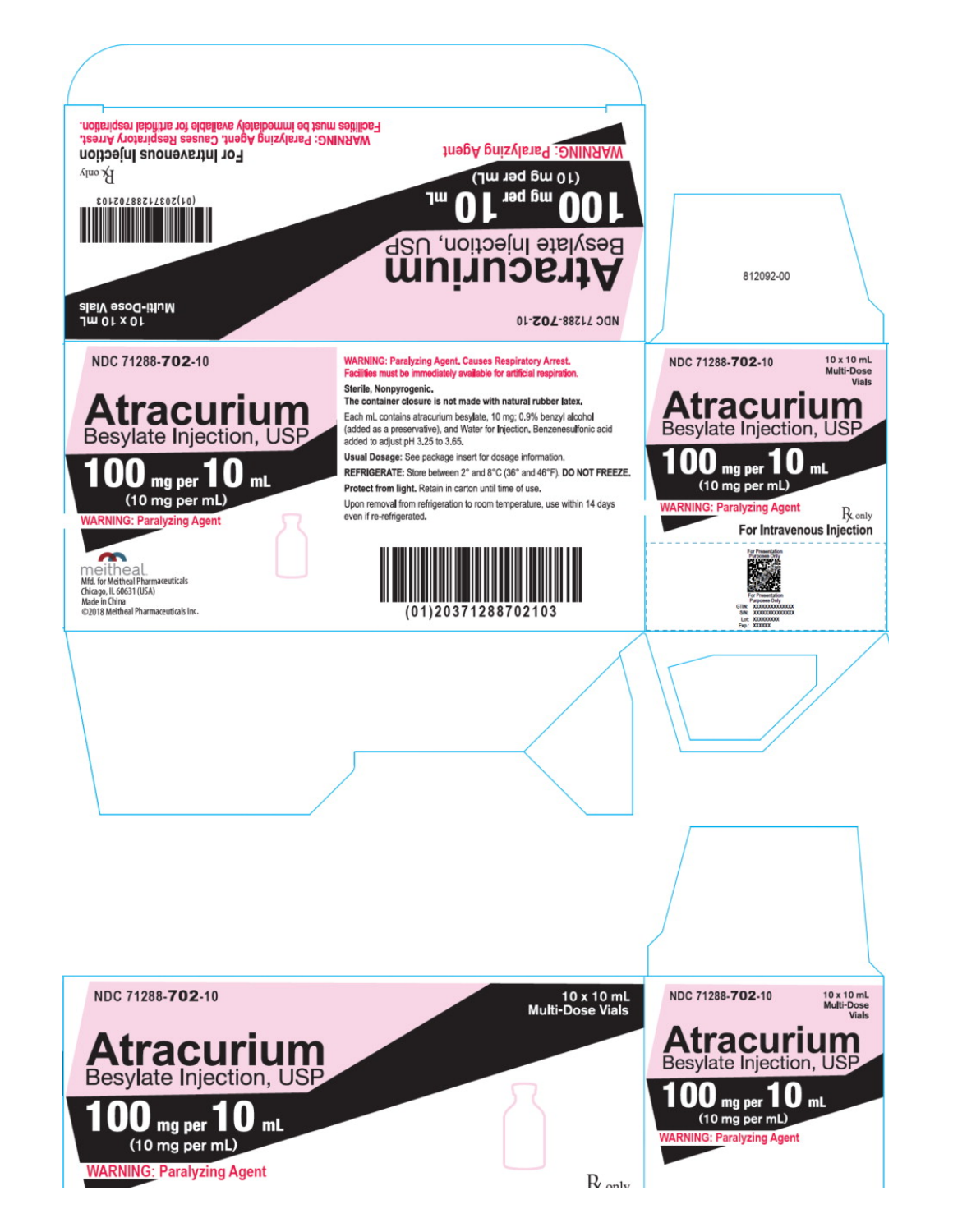